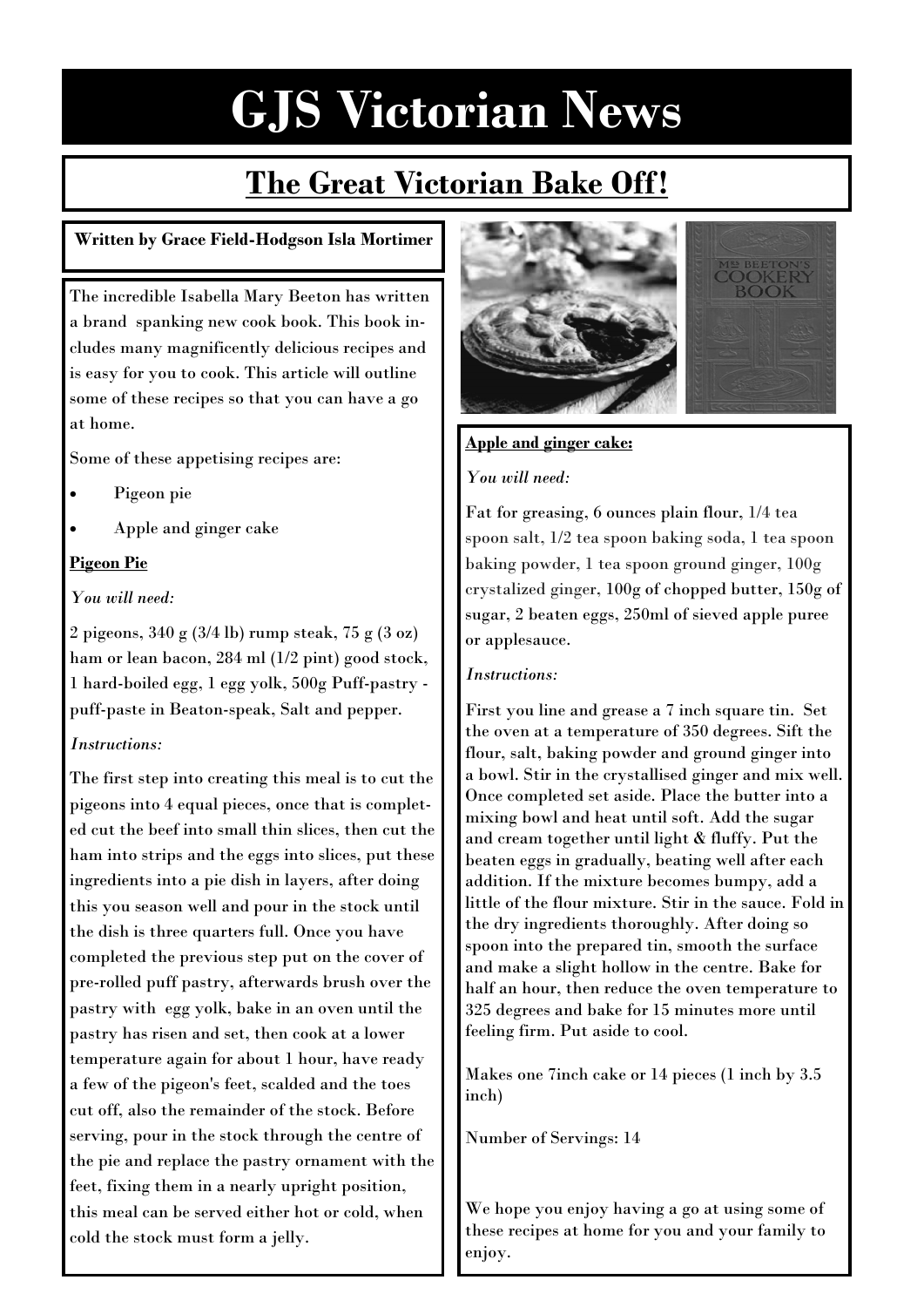## **Revolutionary advancement!**

### By Ava Fooks and Connie Betterton

The first public electricity supply has arrived in Godalming! This revolutionary discovery is changing modern society as we know it. Gas lamps have been replaced with new and improved electric lights to brighten up our town.

Thomas Edison is the inventor behind this advancement. He created this long lasting light bulb, an invention which was mastered after many experiments and so far it has powered a few city blocks.

When asked about his unsuccessful attempts Thomas Edison said —"I haven't failed I've just found 10,000 that wont work".

The inventor of the lightbulb ,Thomas Edison ,was born in Milan, Ohio on February 11, 1847. But his family soon moved to Port Huron, Michigan where he spent most of his childhood. Surprisingly, he did not do well in school and ended up being home schooled by his mother, a former teacher. Thomas then started selling vegetables, sweets and newspapers on trains as a 'news butcher'. One day he saved a child from a runaway train, the child's father repaid Edison by training him as a telegraph operator. Because of that, Thomas became interested in communications, which then helped him with many of his inventions, such as the new lightbulb.



The population has risen dramatically in Godalming, due to the recent privilege of electricity in our town. The electric lightbulb is helping us to establish social order after sunrise. It is also an incredible improvement because it will help us to extend the workday further into the night. When travelling in the dark electricity would also be vital in order to navigate safely. This is why the discovery is so revolutionary.

Residents of Godalming have recently been quoted on this occasion saying

"Personally this new electric light has been a real advancement for this town, its really wonderful to see such changes like the new lightbulb."

" It's simply wonderful to see this town improve so quickly!"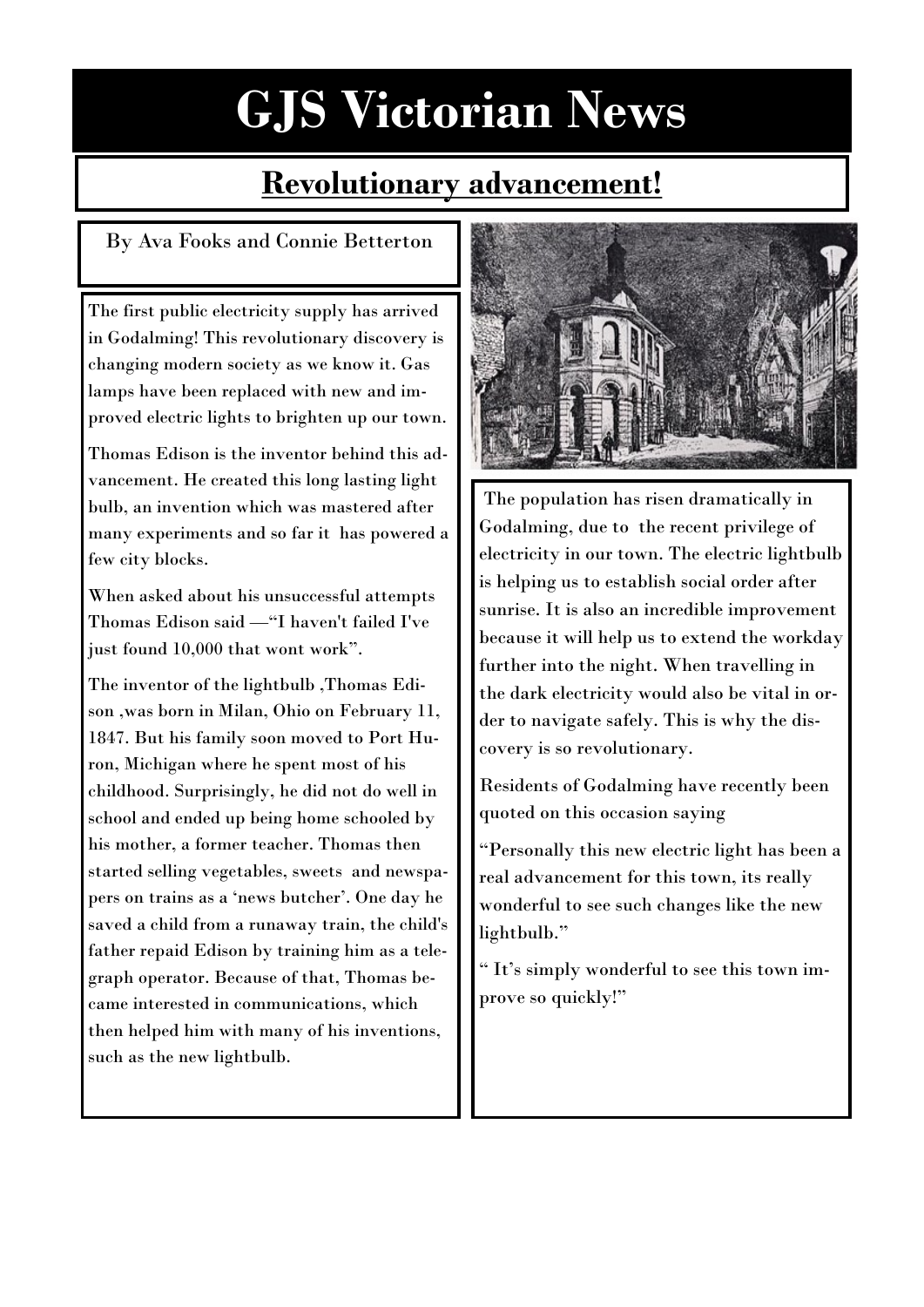## **Apes for ancestors?**

Written by Anwen Brooks & Martha Leaman

Addressing all readers; a revolutionary book has recently been published and is now available in the local library.

Charles Darwin, the author of this book, has thought up a theory of how humans came to be.

The idea is that we intelligent beings evolved from apes. Not only that, but that our Father in Heaven was not the one who created us with his own hands!

The question we intend to answer is the public's opinion on this curious idea. In order to explore this further we interviewed Sir Blackwell, the owner of Godalming Library.

*What do you think about the publication of this book?* 

"I think it is preposterous how he is questioning God in this way. However I think that his views are somewhat interesting."

### *Do you believe this theory to be true?*

"I feel that this confusing idea is false. It is common knowledge that we were created by God."



We continued our interviews by asking a citizen with a different opinion, Dr Ridge, a local scientist.

### *Have you read Darwin's book?*

"I most certainly have! I thoroughly agree with his truly wonderful theory. It explains the similarities between chimpanzees and human beings."

### *What makes this theory so likely?*

"I must admit that the resemblance between apes and homo sapiens is recognised among scientists such as myself. We have recently discovered that humans share 98.6% of DNA with chimpanzees.

Readers, ask yourself this: Do you agree with Darwin's theory? Do you want to know more? If this is the case, use your time wisely by investing in his fascinating book available at the local bookshop.